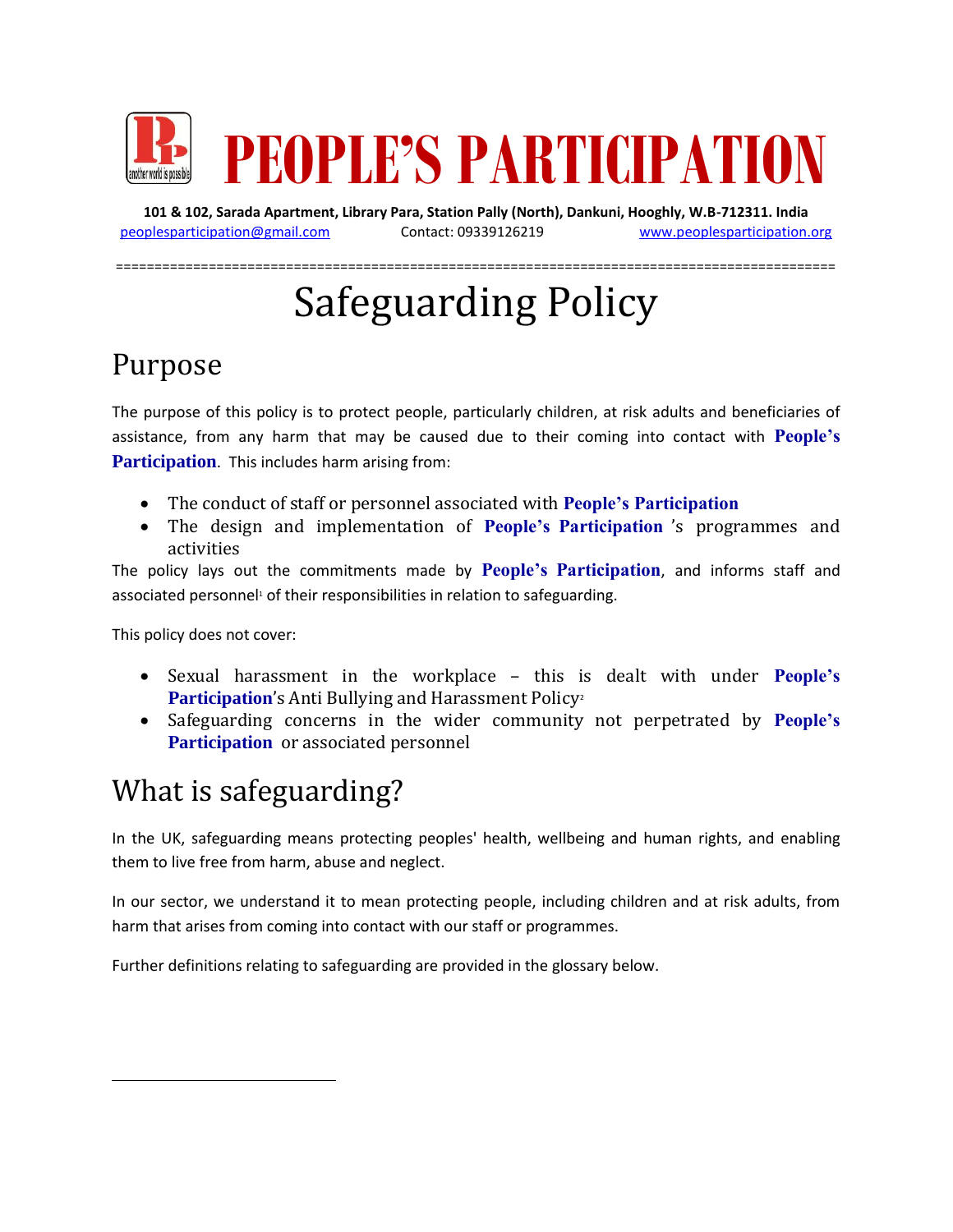# Scope

- All staff contracted by **People's Participation**
- Associated personnel whilst engaged with work or visits related to **People's Participation**, including but not limited to the following: consultants; volunteers; contractors; programme visitors including journalists, celebrities and politicians.

### Policy Statement

People's Participation believes that everyone we come into contact with, regardless of age, gender identity, disability, sexual orientation or ethnic origin has the right to be protected from all forms of harm, abuse, neglect and exploitation. **People's Participation** will not tolerate abuse and exploitation by staff or associated personnel.

This policy will address the following areas of safeguarding [as appropriate]: child safeguarding, adult safeguarding, and protection from sexual exploitation and abuse. These key areas of safeguarding may have different policies and procedures associated with them (see Associated Policies).

**People's Participation** commits to addressing safeguarding throughout its work, through the three pillars of prevention, reporting and response.

### Prevention

#### **People's Participation responsibilities**

**People's Participation** will:

- Ensure all staff have access to, are familiar with, and know their responsibilities within this policy
- Design and undertake all its programmes and activities in a way that protects people from any risk of harm that may arise from their coming into contact with **People's Participation**. This includes the way in which information about individuals in our programmes is gathered and communicated
- Implement stringent safeguarding procedures when recruiting, managing and deploying staff and associated personnel
- Ensure staff receive training on safeguarding at a level commensurate with their role in the organization
- Follow up on reports of safeguarding concerns promptly and according to due process

### **Staff responsibilities**

**Child safeguarding**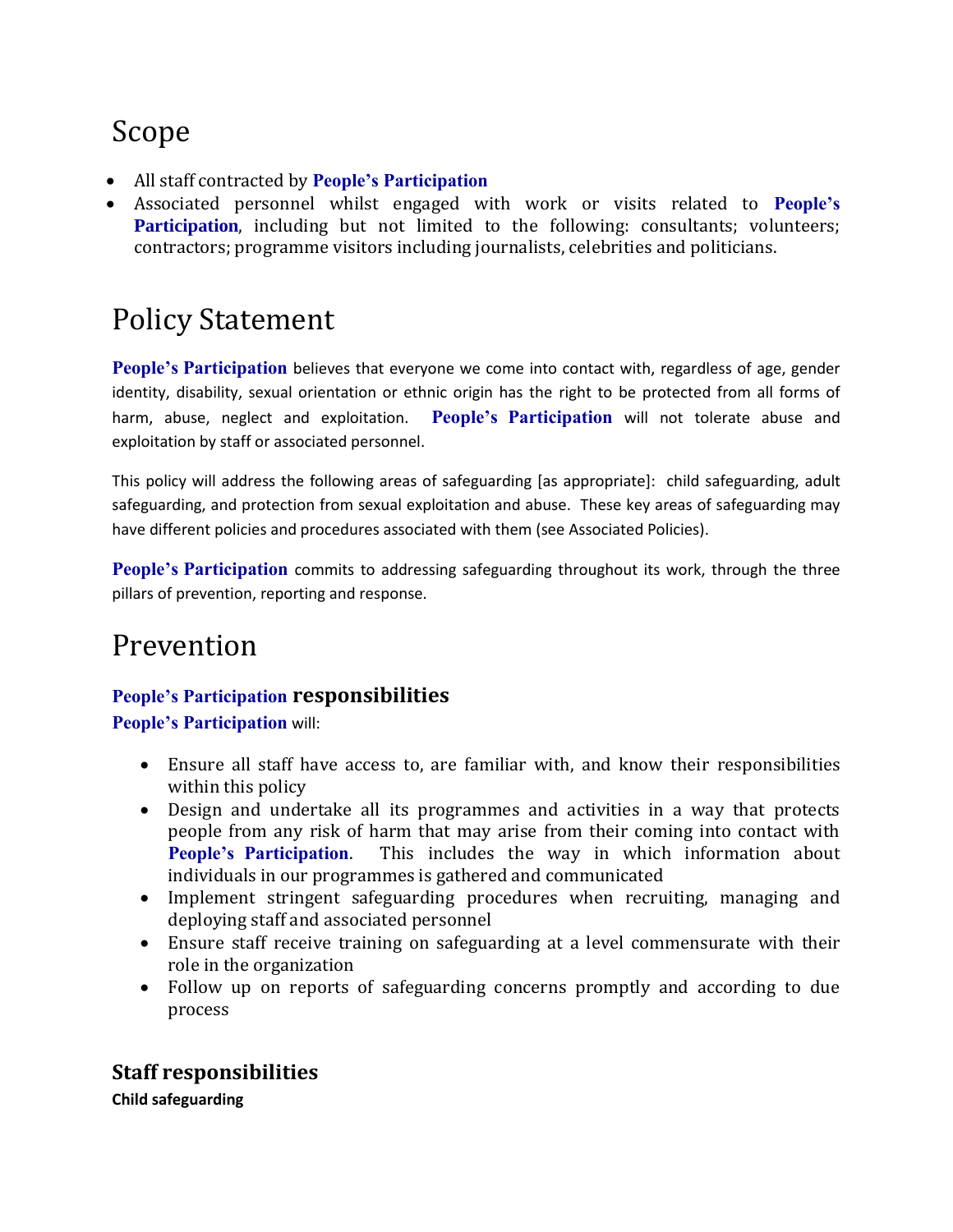**People's Participation** staff and associated personnel must not:

- Engage in sexual activity with anyone under the age of 18
- Sexually abuse or exploit children
- Subject a child to physical, emotional or psychological abuse, or neglect
- Engage in any commercially exploitative activities with children including child labour or trafficking

#### **Adult safeguarding**

**People's Participation** staff and associated personnel must not:

- Sexually abuse or exploit at risk adults
- Subject an at risk adult to physical, emotional or psychological abuse, or neglect

#### **Protection from sexual exploitation and abuse**

**People's Participation** staff and associated personnel must not:

- Exchange money, employment, goods or services for sexual activity. This includes any exchange of assistance that is due to beneficiaries of assistance
- Engage in any sexual relationships with beneficiaries of assistance, since they are based on inherently unequal power dynamics

Additionally, **People's Participation** staff and associated personnel are obliged to:

- Contribute to creating and maintaining an environment that prevents safeguarding violations and promotes the implementation of the Safeguarding Policy
- Report any concerns or suspicions regarding safeguarding violations by an **People's Participation** staff member or associated personnel to the appropriate staff member

### Enabling reports

**People's Participation** will ensure that safe, appropriate, accessible means of reporting safeguarding concerns are made available to staff and the communities we work with.

Any staff reporting concerns or complaints through formal whistleblowing channels (or if they request it) will be protected by **People's Participation's** Disclosure of Malpractice in the Workplace (Whistleblowing) Policy.

**People's Participation** will also accept complaints from external sources such as members of the public, partners and official bodies.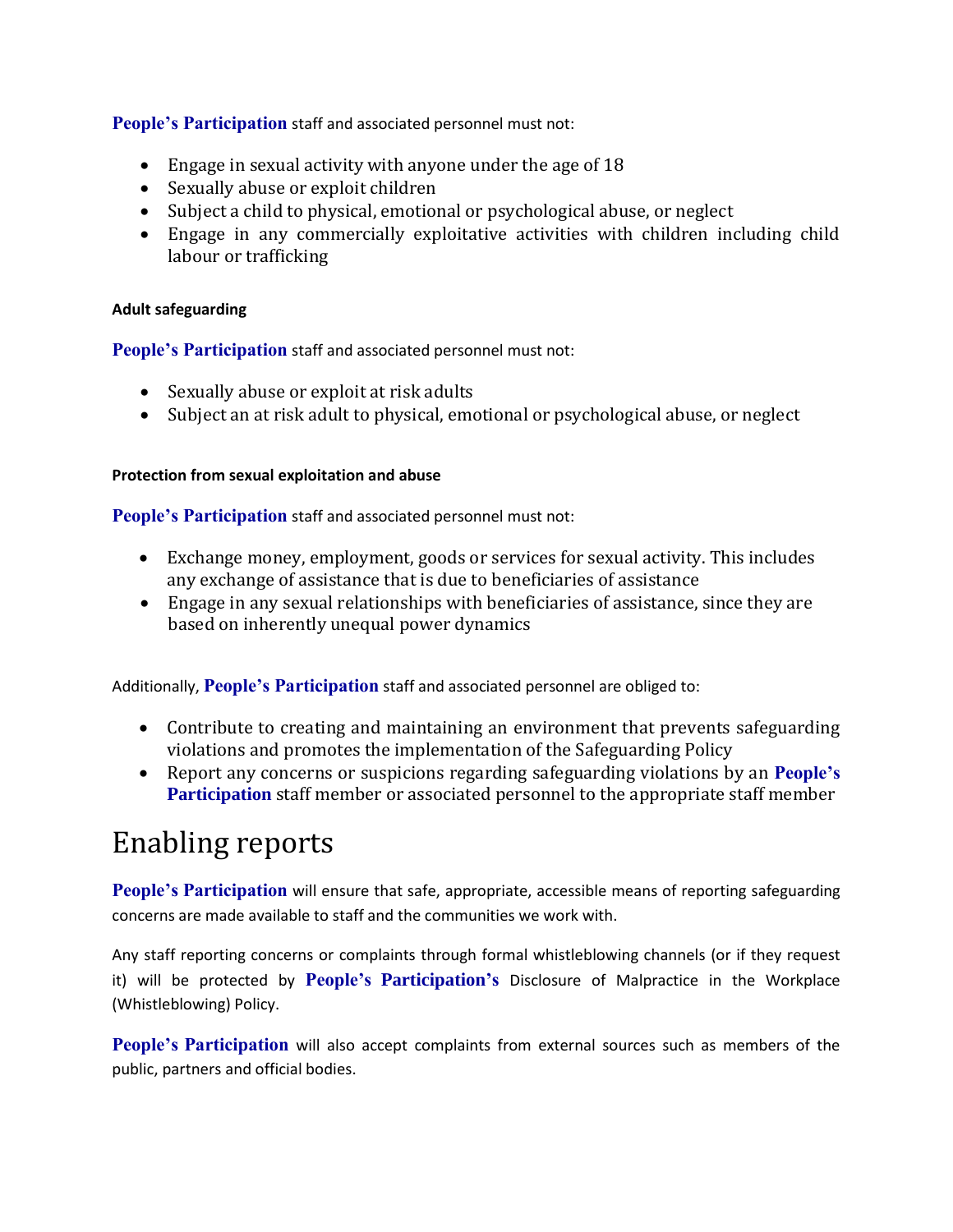#### **How to report a safeguarding concern**

Staff members who have a complaint or concern relating to safeguarding should report it immediately to their Safeguarding Focal Point [as appropriate] or line manager. If the staff member does not feel comfortable reporting to their Safeguarding Focal Point or line manager (for example if they feel that the report will not be taken seriously, or if that person is implicated in the concern) they may report to any other appropriate staff member. For example, this could be a senior manager or a member of the HR Team.

#### **Please contact:**

101 & 102, Sarada Apartment, Ground Floor, Library Para, Station Pally (North) Dankuni, Hooghly, W.B-712311. India

91+9339126219 **[peoplesparticipation@gmail.com](mailto:peoplesparticipation@gmail.com)**

### Response

**People's Participation** will follow up safeguarding reports and concerns according to policy and procedure, and legal and statutory obligations (see Procedures for reporting and response to safeguarding concerns in Associated Policies).

**People's Participation** will apply appropriate disciplinary measures to staff found in breach of policy.

**People's Participation** will offer support to survivors of harm caused by staff or associated personnel, regardless of whether a formal internal response is carried out (such as an internal investigation). Decisions regarding support will be led by the survivor.

### Confidentiality

It is essential that confidentiality in maintained at all stages of the process when dealing with safeguarding concerns. Information relating to the concern and subsequent case management should be shared on a need to know basis only, and should be kept secure at all times.

#### **Associated policies**

- $\oplus$  Anti-Corruption
- ⊕ Anti-Sexual Policy
- $\oplus$  Child Safeguarding policy
- $\oplus$  Code of Ethics
- $\oplus$  Conflicts of Interests
- $\oplus$  Members' disciplinary
- $\oplus$  Purchase Committee
- $\oplus$  Disclosure of Malpractice in the Workplace (Whistleblower) policy